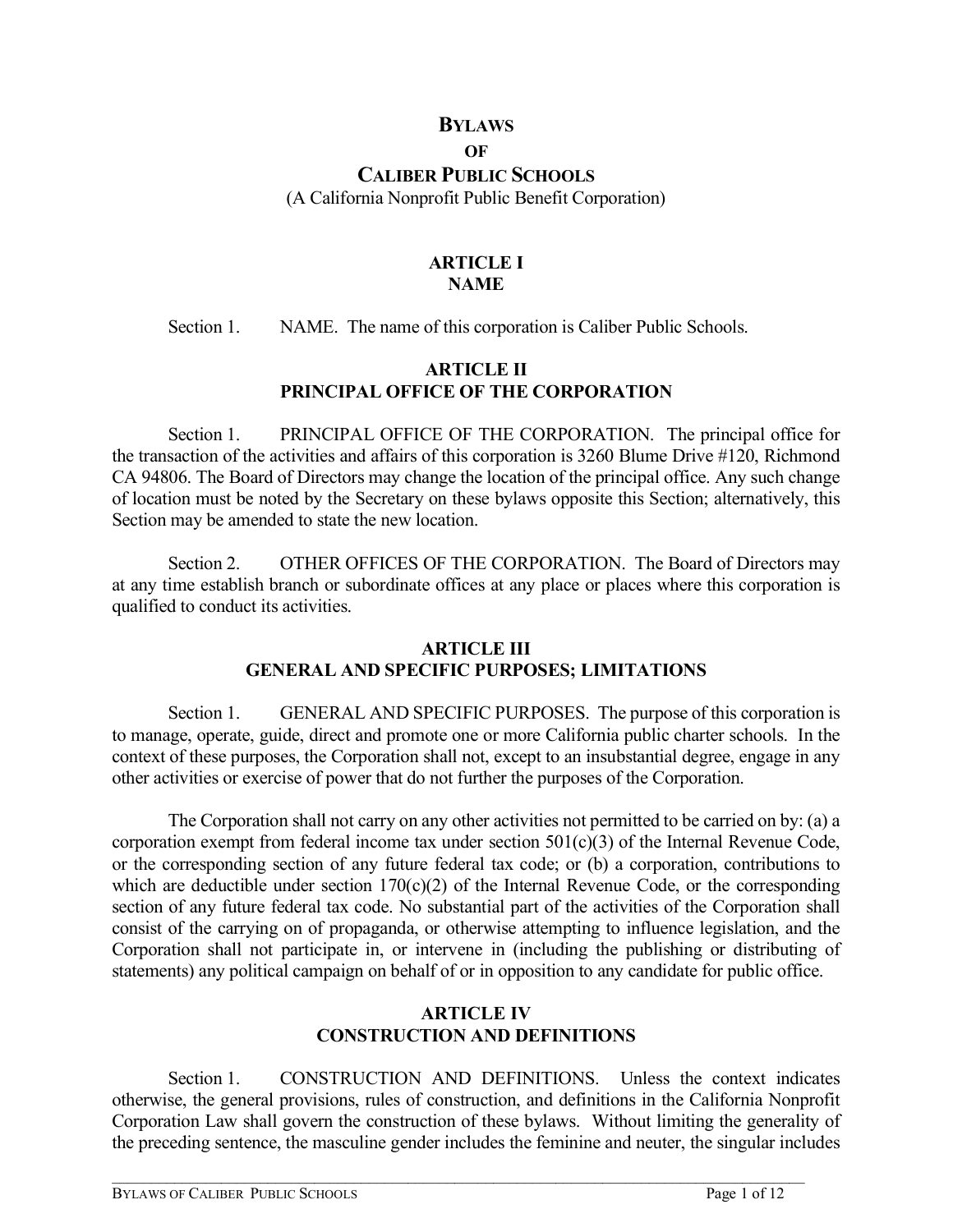the plural, and the plural includes the singular, and the term "person" includes both a legal entity and a natural person.

### **ARTICLE V DEDICATION OF ASSETS**

Section 1. DEDICATION OF ASSETS. This corporation's assets are irrevocably dedicated to public benefit purposes as set forth in the charters of the schools operated by the corporation. No part of the net earnings, properties, or assets of the corporation, on dissolution or otherwise, shall inure to the benefit of any private person or individual, or to any director or officer of the corporation. On liquidation or dissolution, all properties and assets remaining after payment, or provision for payment, of all debts and liabilities of the corporation shall be distributed to a nonprofit fund, foundation, or corporation that is organized and operated exclusively for charitable purposes and that has established its exempt status under Internal Revenue Code section 501(c)(3).

### **ARTICLE VI CORPORATIONS WITHOUT MEMBERS**

Section 1. CORPORATIONS WITHOUT MEMBERS. This corporation shall have no voting members within the meaning of the Nonprofit Corporation Law

## **ARTICLE VII BOARD OF DIRECTORS**

Section 1. GENERAL POWERS. Subject to the provisions and limitations of the California Nonprofit Public Benefit Corporation Law and any other applicable laws, and subject to any limitations of the articles of incorporation or bylaws, the corporation's activities and affairs shall be managed, and all corporate powers shall be exercised, by or under the direction of the Board of Directors ("Board").

Section 2. SPECIFIC POWERS. Without prejudice to the general powers set forth in Section 1 of these bylaws, but subject to the same limitations, the Board of Directors shall have the power to:

- a. Appoint and remove, at the pleasure of the Board of Directors, all corporate officers, agents, and employees; prescribe powers and duties for them as are consistent with the law, the articles of incorporation, and these bylaws; fix their compensation; and require from them security for faithful service.
- b. Change the principal office or the principal business office in California from one location to another; cause the corporation to be qualified to conduct its activities in any other state, territory, dependency, or country; conduct its activities in or outside California.
- c. Borrow money and incur indebtedness on the corporation's behalf and cause to be executed and delivered for the corporation's purposes, in the corporate name, promissory notes, bonds, debentures, deeds of trust, mortgages, pledges, hypothecations, and other evidences of debt and securities.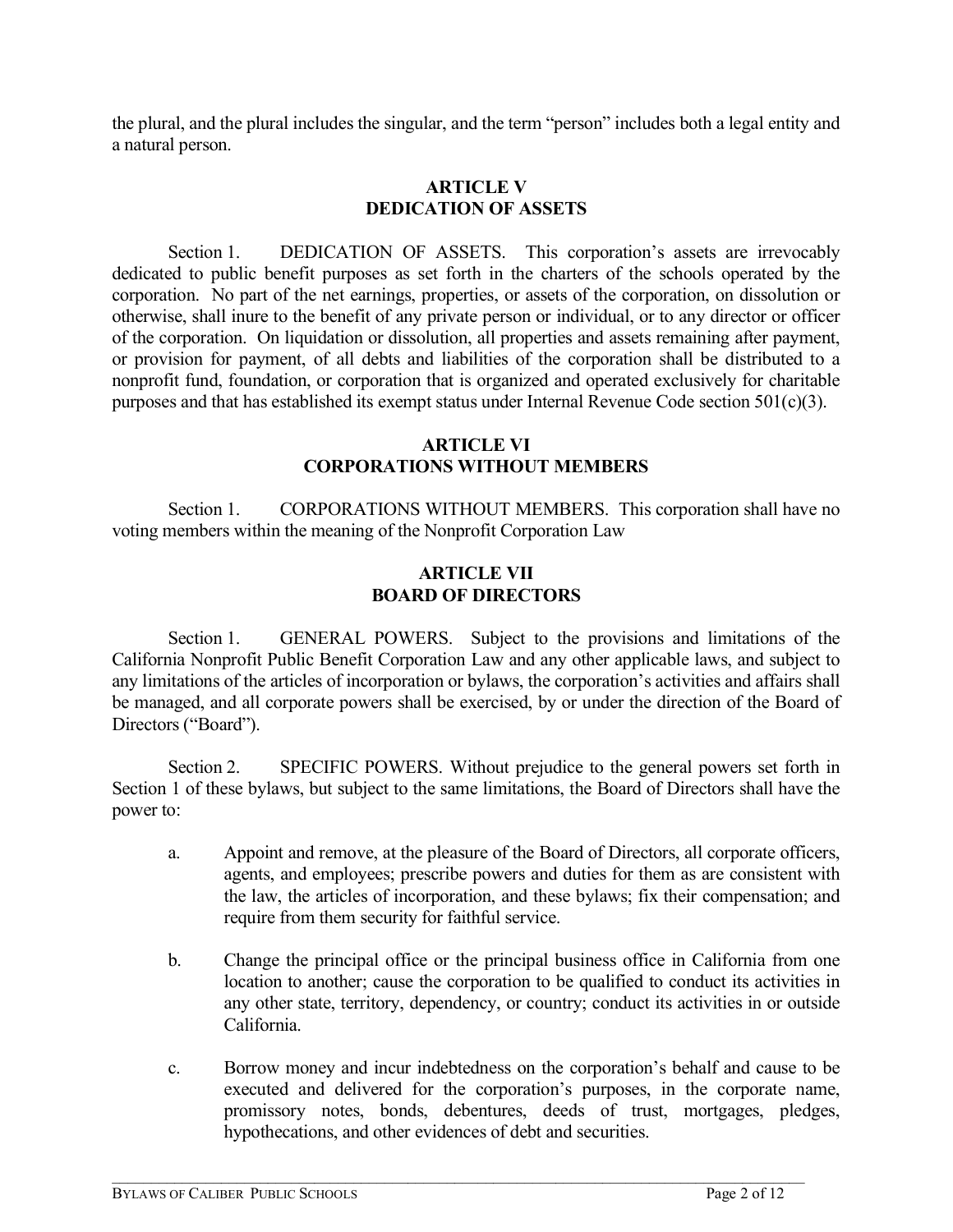d. Adopt and use a corporate seal.

Section 3. DESIGNATED DIRECTORS. The number of directors shall be no less than three (3) and no more than thirteen (13), unless changed by amendments to these bylaws. The Board of Directors shall include a parent representative. All directors shall have full voting rights, including any representative appointed by a charter authorizer as consistent with Education Code Section 47604(c). If a charter authorizer appoints a representative to serve on the Board of Directors, the Corporation may appoint an additional director to ensure an odd number of Board members. All directors, except for any representative that may be appointed by a charter authorizer, shall be designated by the existing Board of Directors.

Section 4. RESTRICTION ON INTERESTED PERSONS AS DIRECTORS. No persons serving on the Board may be "interested persons." An interested person is (a) any person currently being compensated by the Corporation for services rendered to it within the previous twelve (12) months, whether as a full-time or part-time employee, independent contractor, or otherwise, excluding any reasonable compensation paid to a director as director; and (b) any brother, sister, ancestor, descendant, spouse, brother-in-law, sister-in-law, son-in-law, daughterin-law, mother-in-law, or father-in-law of such person. However, any violation of this paragraph shall not affect the validity or enforceability of transactions entered into by the Corporation.

Section 5. DIRECTORS' TERM. Each director shall hold office for three (3) years and until a successor director has been designated and qualified. No director may serve more than two (2) consecutive terms in office unless an exception is approved by a 2/3 vote of the Board of Directors.

Section 6. NOMINATIONS BY GOVERNANCE COMMITTEE. All Board members, except for any representative that may be appointed by a charter authorizer, will be nominated by the Governance Committee. Nominations for parent representative candidates shall be made to the Governance Committee. Parent representative candidates may be either self-nominated or nominated by teachers and/or school site administrators. Self-nominated parent representative candidates must also obtain a recommendation from a teacher or site administrator. The Governance Committee makes its report at least three (3) days before the date of the appointment or at such other time as the Board of Directors may set and the Secretary shall forward to each Board member, with the notice of meeting required by these bylaws, a list of all candidates nominated by committee.

Section 7. USE OF CORPORATE FUNDS TO SUPPORT NOMINEE No corporation funds may be expended to support a nominee without the Board's authorization.

Section 8. EVENTS CAUSING VACANCIES ON BOARD. A vacancy or vacancies on the Board of Directors shall occur in the event of (a) the death, resignation, or removal of any director; (b) the declaration by resolution of the Board of Directors of a vacancy in the office of a director who has been convicted of a felony, declared of unsound mind by a court order, or found by final order or judgment of any court to have breached a duty under California Nonprofit Public Benefit Corporation Law, Chapter 2, Article 3; (c) the increase of the authorized number of directors; or (d) the failure of a parent representative to have a child enrolled in a charter school operated by the Corporation.

Section 9. RESIGNATION OF DIRECTORS. Except as provided below, any director may resign by giving written notice to the Chairman of the Board, if any, or to the President, or the Secretary, or to the Board. The resignation shall be effective when the notice is given unless the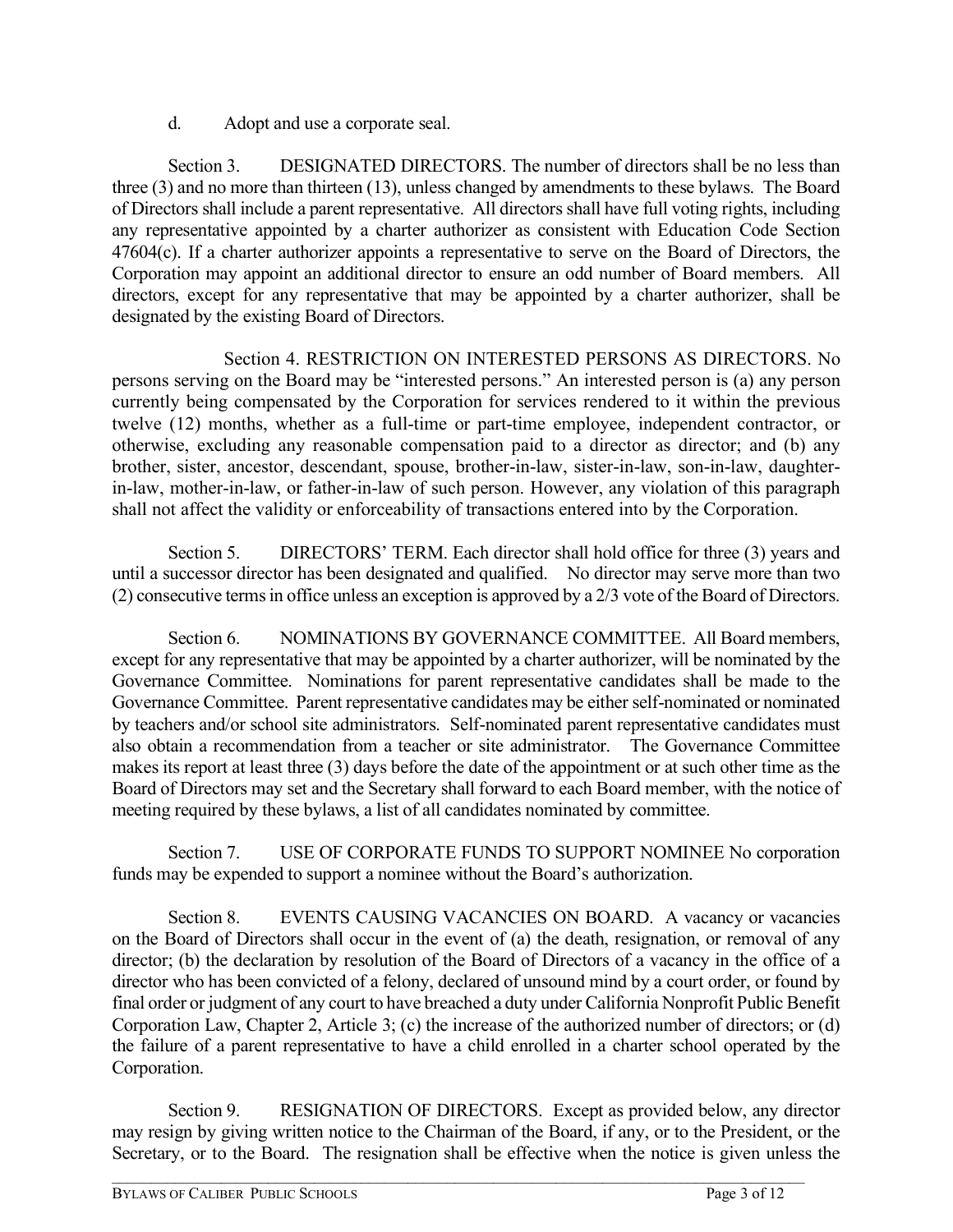notice specifies a later time for the resignation to become effective. If a director's resignation is effective at a later time, the Board of Directors may elect a successor to take office as of the date when the resignation becomes effective.

Section 10. DIRECTOR MAY NOT RESIGN IF NO DIRECTOR REMAINS. Except on notice to the California Attorney General, no director may resign if the corporation would be left without a duly elected director or directors.

Section 11. REMOVAL OF DIRECTORS. Any director, except for a representative appointed by a charter authorizer, may be removed, with or without cause, by the vote of the majority of the members of the entire Board of Directors at a special meeting called for that purpose, or at a regular meeting. Notice of that meeting and of the removal questions must be given in compliance with the provisions of the Ralph M. Brown Act. (Chapter 9 (commencing with Section 54950) of Division 2 of Title 5 of the Government Code). Any representative that may be appointed by a charter authorizer may be removed without cause by the charter authorizer or with the written consent of the charter authorizer. Any vacancy caused by the removal of a director shall be filled as provided in Section 12.

Section 12. VACANCIES FILLED BY BOARD. Vacancies on the Board of Directors, except for any representative that may be appointed by a charter authorizer, may be filled by approval of the Board of Directors or, if the number of directors then in office is less than a quorum, by (a) the affirmative vote of a majority of the directors then in office at a regular or special meeting of the Board, or (b) a sole remaining director. A vacancy in the seat of a representative of the charter authorizer may be filled by the charter authorizer.

Section 13. NO VACANCY ON REDUCTION OF NUMBER OF DIRECTORS. Any reduction of the authorized number of directors shall not result in any directors being removed before his or her term of office expires.

Section 14. PLACE OF BOARD OF DIRECTORS MEETINGS. Meetings shall be held within the physical boundaries of the county in which the greatest number of pupils enrolled in those charter schools managed by that entity reside.. All meetings of the Board of Directors shall be called, held and conducted in accordance with the terms and provisions of the Ralph M. Brown Act, ("Brown Act") California Government Code Sections 54950, et seq., as said chapter may be modified by subsequent legislation. A two-way teleconference location shall be established at each schoolsite and each resource center. The Board of Directors shall audio record, video record, or both, all the governing board meetings and post the recordings on each charter school's internet website.

Section 15. MEETINGS; ANNUAL MEETINGS. All meetings of the Board of Directors and its committees shall be called, noticed, and held in compliance with the provisions of the Brown Act. The Board of Directors shall meet annually for the purpose of organization, appointment of officers, and the transaction of such other business as may properly be brought before the meeting. This meeting shall be held at a time, date, and place as noticed by the Board of Directors in accordance with the Brown Act.

Section 16. REGULAR MEETINGS. Regular meetings of the Board of Directors, including annual meetings, shall be held at such times and places as may from time to time be fixed by the Board of Directors. At least 72 hours before a regular meeting, the Board of Directors, or its designee shall post an agenda containing a brief general description of each item of business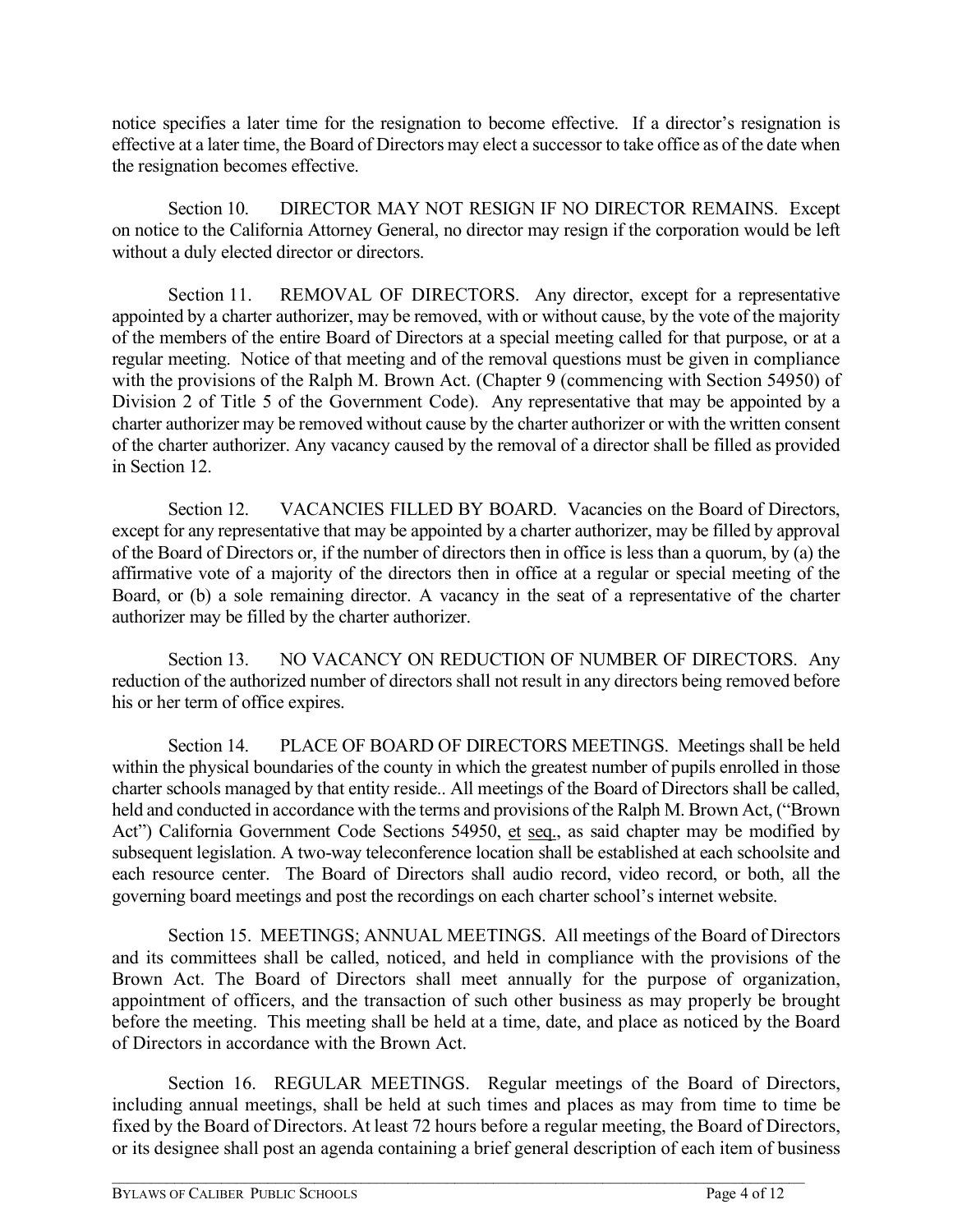to be transacted or discussed at the meeting.

Section 17. SPECIAL MEETINGS. Special meetings of the Board of Directors for any purpose may be called at any time by the Chairman of the Board of Directors, if there is such an officer, or a majority of the Board of Directors. If a Chairman of the Board has not been elected then the President is authorized to call a special meeting in place of the Chairman of the Board. The party calling a special meeting shall determine the place, date, and time thereof.

Section 18. NOTICE OF SPECIAL MEETINGS. In accordance with the Brown Act, special meetings of the Board of Directors may be held only after twenty-four (24) hours notice is given to the public through the posting of an agenda. Directors shall also receive at least twentyfour (24) hours notice of the special meeting, in the following manner:

- a. Any such notice shall be addressed or delivered to each director at the director's address as it is shown on the records of the Corporation, or as may have been given to the Corporation by the director for purposes of notice, or, if an address is not shown on the Corporation's records or is not readily ascertainable, at the place at which the meetings of the Board of Directors are regularly held.
- b. Notice by mail shall be deemed received at the time a properly addressed written notice is deposited in the United States mail, postage prepaid. Any other written notice shall be deemed received at the time it is personally delivered to the recipient or is delivered to a common carrier for transmission, or is actually transmitted by the person giving the notice by electronic means to the recipient. Oral notice shall be deemed received at the time it is communicated, in person or by telephone or wireless, to the recipient or to a person at the office of the recipient whom the person giving the notice has reason to believe will promptly communicate it to the receiver.
- c. The notice of special meeting shall state the time of the meeting, and the place if the place is other than the principal office of the Corporation, and the general nature of the business proposed to be transacted at the meeting. No business, other than the business the general nature of which was set forth in the notice of the meeting, may be transacted at a special meeting.

Section 19. QUORUM. A majority of the directors then in office shall constitute a quorum. All acts or decisions of the Board of Directors will be by majority vote of the directors in attendance, based upon the presence of a quorum. Should there be less than a majority of the directors present at any meeting, the meeting shall be adjourned. Directors may not vote by proxy. The vote or abstention of each Board member present for each action taken shall be publicly reported.

Section 20. TELECONFERENCE MEETINGS. Members of the Board of Directors may participate in teleconference meetings so long as all of the following teleconference meeting requirements in the Brown Act are complied with:

 $\mathcal{L}_\mathcal{L} = \{ \mathcal{L}_\mathcal{L} = \{ \mathcal{L}_\mathcal{L} = \{ \mathcal{L}_\mathcal{L} = \{ \mathcal{L}_\mathcal{L} = \{ \mathcal{L}_\mathcal{L} = \{ \mathcal{L}_\mathcal{L} = \{ \mathcal{L}_\mathcal{L} = \{ \mathcal{L}_\mathcal{L} = \{ \mathcal{L}_\mathcal{L} = \{ \mathcal{L}_\mathcal{L} = \{ \mathcal{L}_\mathcal{L} = \{ \mathcal{L}_\mathcal{L} = \{ \mathcal{L}_\mathcal{L} = \{ \mathcal{L}_\mathcal{$ 

a. At a minimum, a quorum of the members of the Board of Directors shall participate in the teleconference meeting from locations within the physical boundaries of the county in which the greatest number of pupils enrolled in those charter schools managed by that entity reside;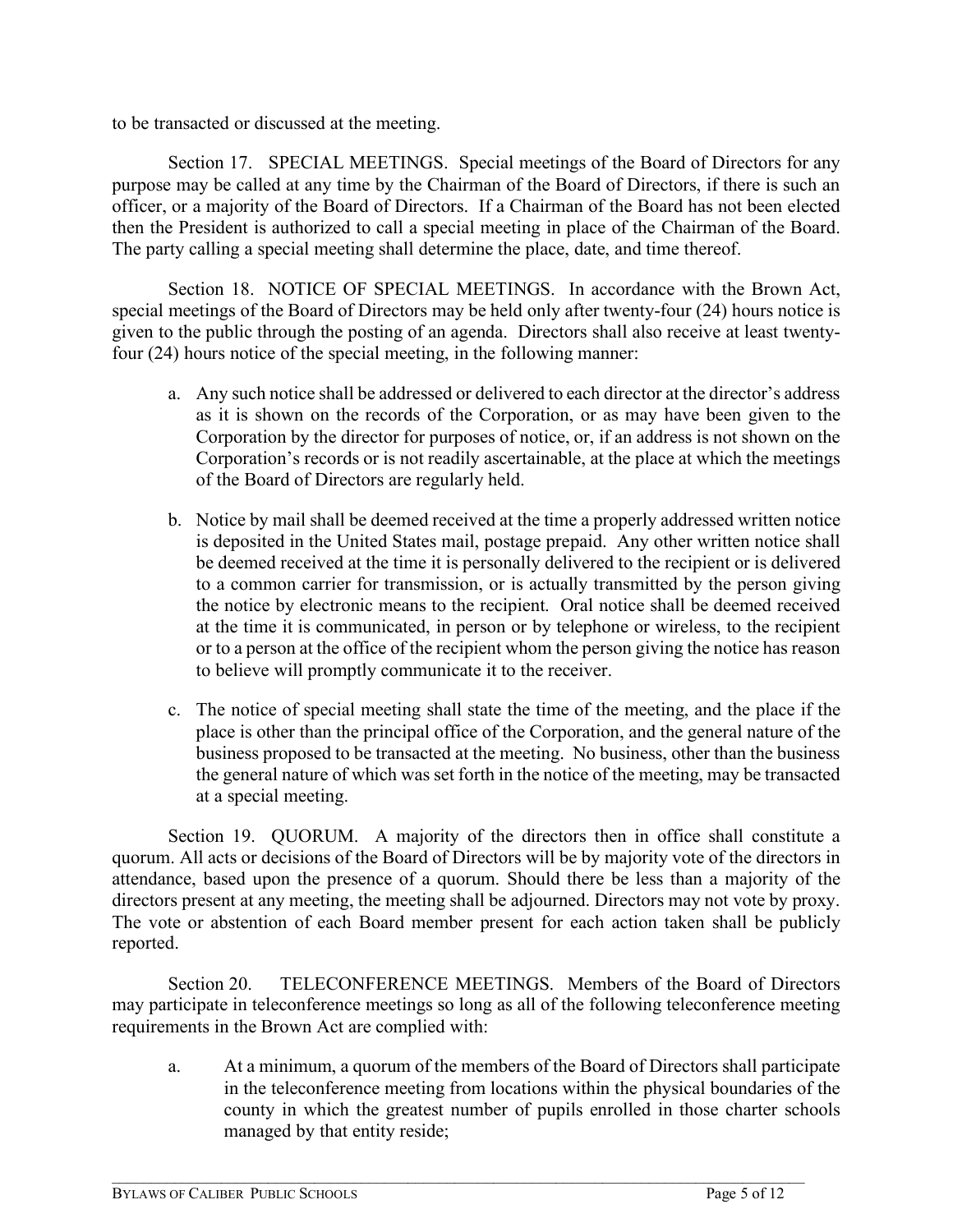- b. All votes taken during a teleconference meeting shall be by roll call;
- c. If the Board of Directors elects to use teleconferencing, it shall post agendas at all teleconference locations with each teleconference location being identified in the notice and agenda of the meeting;
- d. All locations where a member of the Board of Directors participates in a meeting via teleconference must be fully accessible to members of the public and shall be listed on the agenda; $<sup>1</sup>$ </sup>
- e. Members of the public must be able to hear what is said during the meeting and shall be provided with an opportunity to address the Board of Directors directly at each teleconference location; and
- f. Members of the public attending a meeting conducted via teleconference need not give their name when entering the conference call.<sup>2</sup>

Section 21. ADJOURNMENT. A majority of the directors present, whether or not a quorum is present, may adjourn any Board of Directors meeting to another time or place. Notice of such adjournment to another time or place shall be given, prior to the time schedule for the continuation of the meeting, to the directors who were not present at the time of the adjournment, and to the public in the manner prescribed by the Brown Act.

Section 22. COMPENSATION AND REIMBURSEMENT. Directors may not receive compensation for their services as directors or officers, only such reimbursement of expenses as the Board of Directors may establish by resolution to be just and reasonable as to the corporation at the time that the resolution is adopted.

Section 23. CREATION AND POWERS OF COMMITTEES. The Board, by resolution adopted by a majority of the directors then in office, may create one or more committees of the Board, each consisting of two or more directors and no one who is not a director, to serve at the pleasure of the Board. Appointments to committees of the Board of Directors shall be by majority vote of the authorized number of directors. The Board of Directors may appoint one or more directors as alternate members of any such committee, who may replace any absent member at any meeting. Any such committee shall have all the authority of the Board, to the extent provided in the Board of Directors' resolution, except that no committee may:

- a. Fill vacancies on the Board of Directors or any committee of the Board;
- b. Amend or repeal bylaws or adopt new bylaws;
- c. Amend or repeal any resolution of the Board of Directors that by its express terms is not so amendable or subject to repeal;

<sup>&</sup>lt;sup>1</sup> This means that members of the Board of Directors who choose to utilize their homes or offices as teleconference locations must open these locations to the public and accommodate any members of the public who wish to attend the meeting at that location.

<sup>&</sup>lt;sup>2</sup> The Brown Act prohibits requiring members of the public to provide their names as a condition of attendance at the meeting.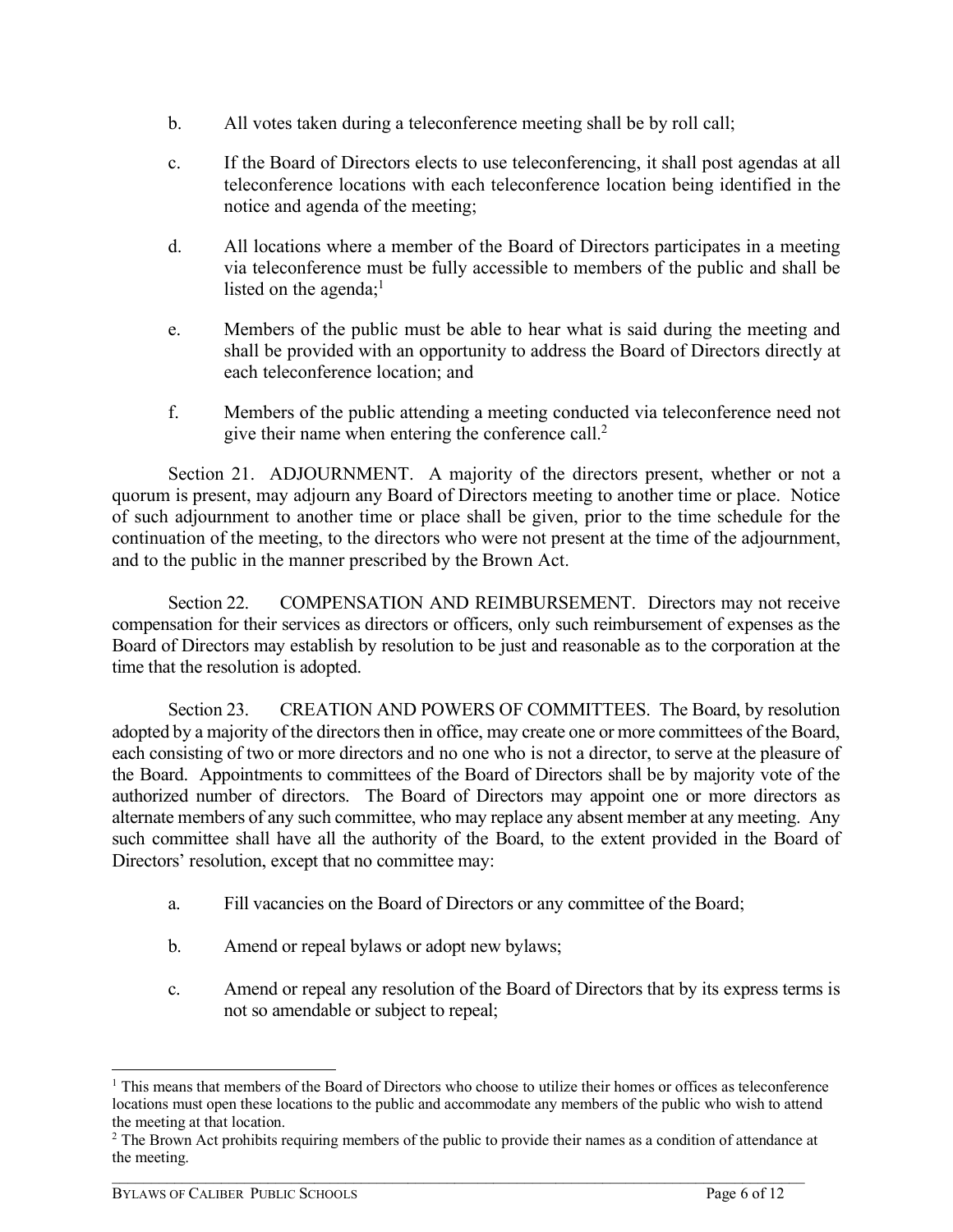d. Create any other committees of the Board of Directors or appoint the members of committees of the Board;

The Board may also create one or more advisory committees composed of directors and non-directors. It is the intent of the Board to encourage the participation and involvement of faculty, staff, parents, students and administrators through attending and participating in open committee meetings. The Board may establish, by resolution adopted by a majority of the directors then in office, advisory committees to serve at the pleasure of the Board.

Section 24. MEETINGS AND ACTION OF COMMITTEES. Meetings and actions of committees of the Board of Directors shall be governed by, held, and taken under the provisions of these bylaws concerning meetings, other Board of Directors' actions, and the Brown Act, if applicable, except that the time for general meetings of such committees and the calling of special meetings of such committees may be set either by Board of Directors' resolution or, if none, by resolution of the committee. Minutes of each meeting shall be kept and shall be filed with the corporate records. The Board of Directors may adopt rules for the governance of any committee as long as the rules are consistent with these bylaws. If the Board of Directors has not adopted rules, the committee may do so.

Section 25. NON-LIABILITY OF DIRECTORS. No director shall be personally liable for the debts, liabilities, or other obligations of this corporation.

Section 26. COMPLIANCE WITH LAWS GOVERNING STUDENT RECORDS. The Corporation and the Board of Directors shall comply with all applicable provisions of the Family Education Rights Privacy Act ("FERPA") as set forth in Title 20 of the United States Code Section 1232g and attendant regulations as they may be amended from time to time.

# **ARTICLE VIII OFFICERS OF THE CORPORATION**

Section 1. OFFICES HELD. The officers of this corporation shall be a Chief Executive Officer, a President or Chief Operating Officer, a Chief Schools Officer or Head of Schools, a Secretary, and a Chief Financial Officer. The corporation, at the Board's direction, may also have a Chairman of the Board and a Vice-Chair. The officers, in addition to the corporate duties set forth in this Article VIII, may also have administrative duties as set forth in any applicable contract for employment or job specification.

Section 2. DUPLICATION OF OFFICE HOLDERS. Any number of offices may be held by the same person, except that neither the Secretary nor the Chief Financial Officer may serve concurrently as either the CEO or the Chairman of the Board.

Section 3. ELECTION OF OFFICERS. The officers of this corporation shall be chosen annually by the Board of Directors and shall serve at the pleasure of the Board, subject to the rights of any officer under any employment contract.

Section 4. REMOVAL OF OFFICERS. Without prejudice to the rights of any officer under an employment contract, the Board of Directors may remove any officer with or without cause.

 $\mathcal{L}_\mathcal{L} = \{ \mathcal{L}_\mathcal{L} = \{ \mathcal{L}_\mathcal{L} = \{ \mathcal{L}_\mathcal{L} = \{ \mathcal{L}_\mathcal{L} = \{ \mathcal{L}_\mathcal{L} = \{ \mathcal{L}_\mathcal{L} = \{ \mathcal{L}_\mathcal{L} = \{ \mathcal{L}_\mathcal{L} = \{ \mathcal{L}_\mathcal{L} = \{ \mathcal{L}_\mathcal{L} = \{ \mathcal{L}_\mathcal{L} = \{ \mathcal{L}_\mathcal{L} = \{ \mathcal{L}_\mathcal{L} = \{ \mathcal{L}_\mathcal{$ 

Section 5. RESIGNATION OF OFFICERS. Any officer may resign at any time by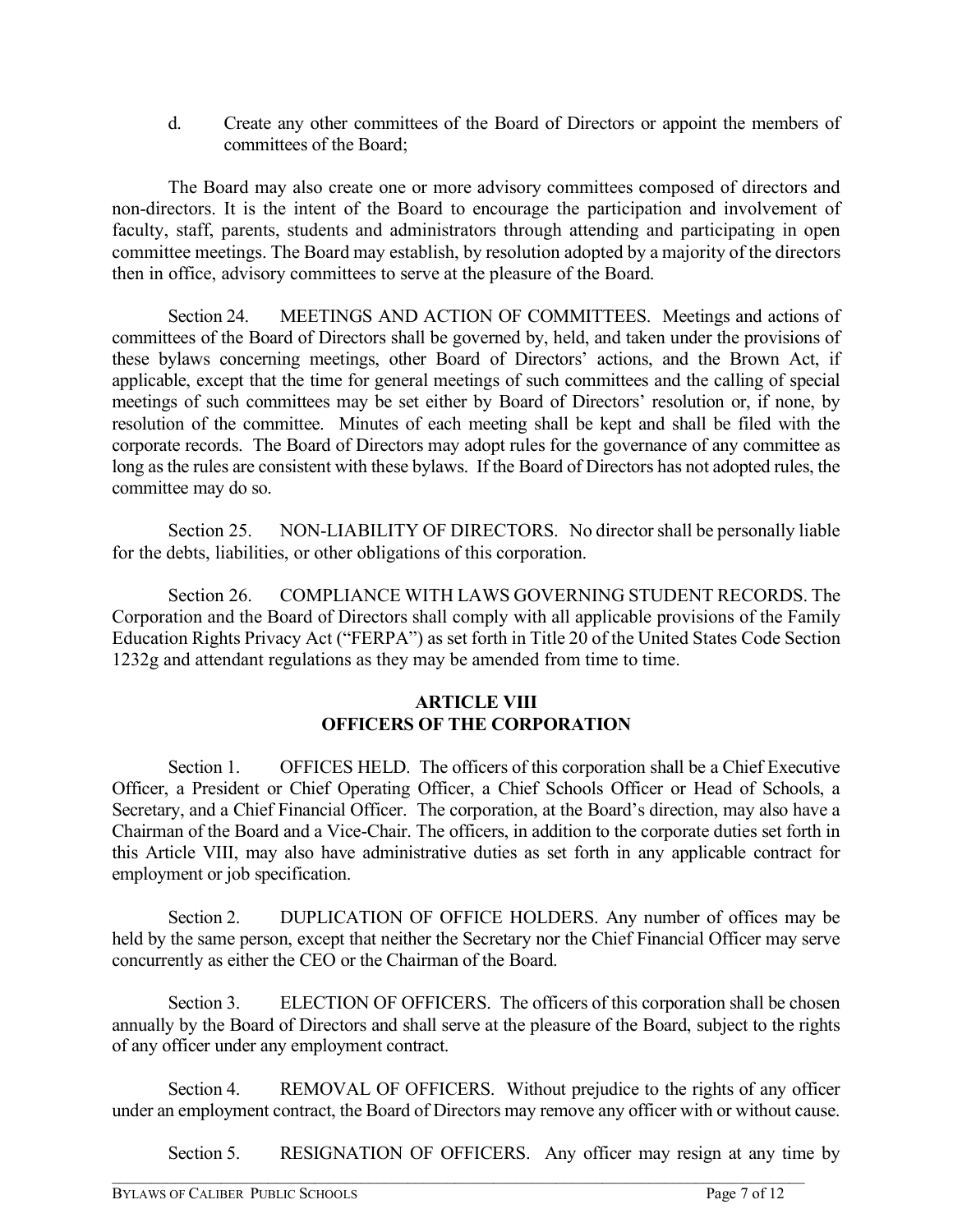giving written notice to the Board. The resignation shall take effect on the date the notice is received or at any later time specified in the notice. Unless otherwise specified in the notice, the resignation need not be accepted to be effective. Any resignation shall be without prejudice to any rights of the corporation under any contract to which the officer is a party.

Section 6. VACANCIES IN OFFICE. A vacancy in any office because of death, resignation, removal, disqualification, or any other cause shall be filled in the manner prescribed in these bylaws for normal appointment to that office, provided, however, that vacancies need not be filled on an annual basis.

Section 7. CHAIRMAN OF THE BOARD. If a Chairman of the Board of Directors is elected, he or she shall preside at the Board of Directors' meetings and shall exercise and perform such other powers and duties as the Board of Directors may assign from time to time. If a Chairman of the Board of Directors is elected, a Vice-Chairman of the Board of Directors may also be elected. In the absence of the Chairman, the Vice-Chairman (if one is elected) shall preside at Board of Directors meetings and shall exercise and perform such other powers and duties as the Board of Directors may assign from time to time. In the event that a Vice-Chairman is not elected, or if both the Chairman and Vice-Chairman are both absent at a given meeting, the board members present such a meeting will designate an alternate Board member to preside at the Board of Directors meeting.

Section 8. CHIEF EXECUTIVE OFFICER. The Chief Executive Officer, shall be the general manager of the corporation and shall supervise, direct, and control the corporation's activities, affairs, and officers as fully described in any applicable employment contract, agreement, or job specification. The Chief Executive Officer shall have such other powers and duties as the Board of Directors or the bylaws may require.

Section 9. SECRETARY. The Secretary shall keep or cause to be kept, at the corporation's principal office or such other place as the Board of Directors may direct, a book of minutes of all meetings, proceedings, and actions of the Board and of committees of the Board. The minutes of meetings shall include the time and place that the meeting was held; whether the meeting was annual, regular, special, or emergency and, if special or emergency, how authorized; the notice given; the names of the directors present at Board of Directors and committee meetings; and the vote or abstention of each Board member present for each action taken.

The Secretary shall keep or cause to be kept, at the principal California office, a copy of the articles of incorporation and bylaws, as amended to date.

The Secretary shall give, or cause to be given, notice of all meetings of the Board and of committees of the Board of Directors that these bylaws require to be given. The Secretary shall keep the corporate seal, if any, in safe custody and shall have such other powers and perform such other duties as the Board of Directors or the bylaws may require.

Section 10. CHIEF FINANCIAL OFFICER. The Chief Financial Officer shall keep and maintain, or cause to be kept and maintained, adequate and correct books and accounts of the corporation's properties and transactions. The Chief Financial Officer shall send or cause to be given to directors such financial statements and reports as are required to be given by law, by these bylaws, or by the Board. The books of account shall be open to inspection by any director at all reasonable times.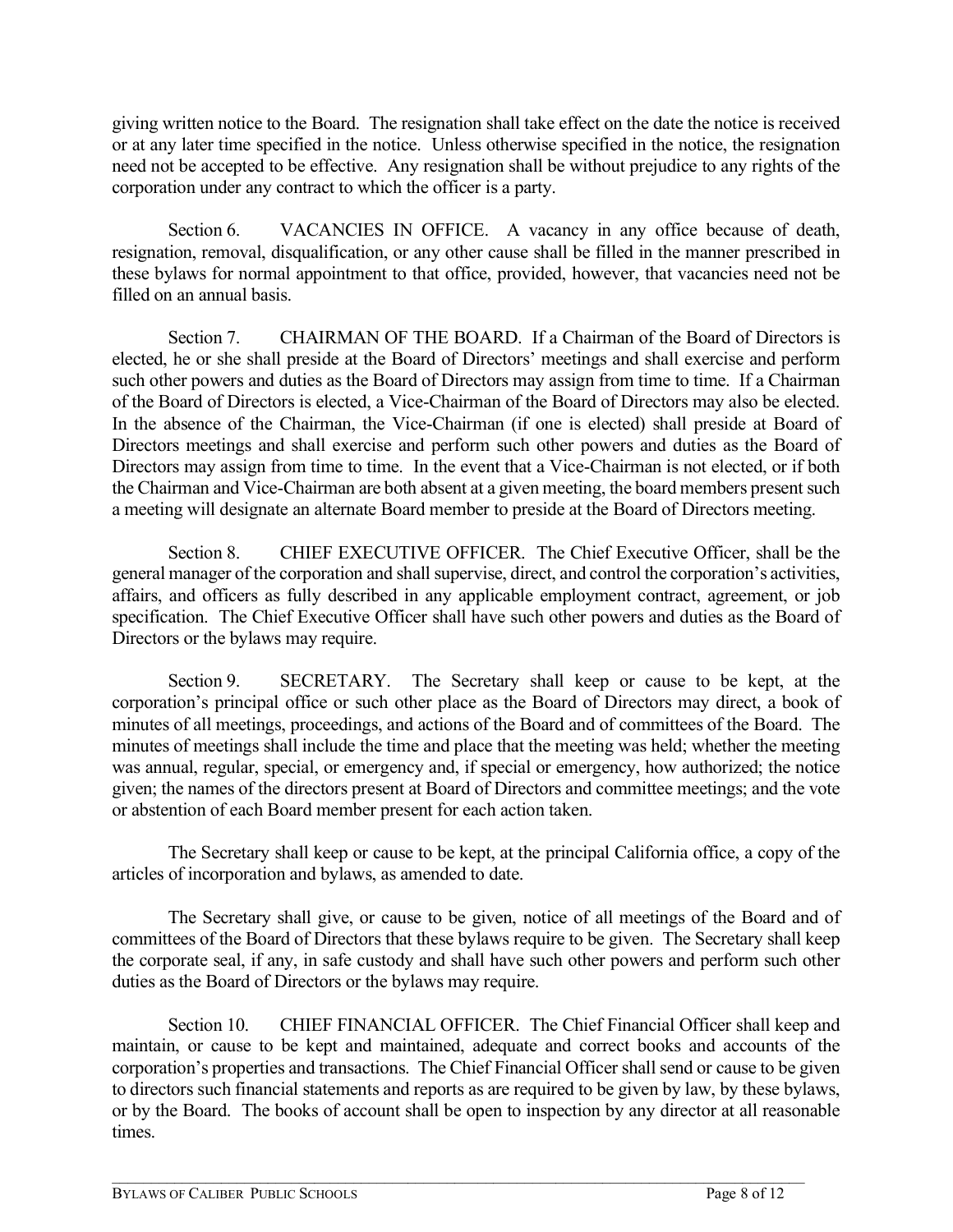The Chief Financial Officer shall (a) deposit, or cause to be deposited, all money and other valuables in the name and to the credit of the corporation with such depositories as the Board of Directors may designate; (b) disburse the corporation's funds as the Board of Directors may order; (c) render to the Chief Executive Officer, Chairman of the Board, if any, and the Board, when requested, an account of all transactions as Chief Financial Officer and of the financial condition of the corporation; and (d) have such other powers and perform such other duties as the Board, contract, job specification, or the bylaws may require.

If required by the Board, the Chief Financial Officer shall give the corporation a bond in the amount and with the surety or sureties specified by the Board of Directors for faithful performance of the duties of the office and for restoration to the corporation of all of its books, papers, vouchers, money, and other property of every kind in the possession or under the control of the Chief Financial Officer on his or her death, resignation, retirement, or removal from office.

## **ARTICLE IX**

# **CONTRACTS WITH DIRECTORS AND NON-DIRECTOR DESIGNATED EMPLOYEES**

Section 1. CONTRACTS WITH DIRECTORS. The Corporation shall not enter into a contract or transaction in which a director directly or indirectly has a material financial interest (nor shall the Corporation enter into any contract or transaction with any other corporation, firm, association, or other entity in which one or more of the Corporation's directors are directors and have a material financial interest). Pursuant to Education Code section 47604.1, notwithstanding Article 4 (commencing with Section 1090) of Chapter 1 of Division 4 of Title 1 of the Government Code, an employee of a charter school shall not be disqualified from serving as a member of the governing body of the charter school because of that employee's employment status. A member of the governing body of a charter school who is also an employee of the charter school shall abstain from voting on, or influencing or attempting to influence another member of the governing body regarding, all matters uniquely affecting that member's employment.

Section 2. CONTRACTS WITH NON-DIRECTOR DESIGNATED EMPLOYEES. The Corporation shall not enter into a contract or transaction in which a non-director designated employee designated in the Caliber Public Schools Conflict of Interest Code (e.g., officers and other key decision-making employees) directly or indirectly has a material financial interest unless all of the requirements in the Corporation's Conflict of Interest Code have been fulfilled.

## **ARTICLE X LOANS TO DIRECTORS AND OFFICERS**

Section 1. LOANS TO DIRECTORS AND OFFICERS. This corporation shall not lend any money or property to or guarantee the obligation of any director or officer; provided, however, that the corporation may advance money to a director or officer of the corporation for expenses reasonably anticipated to be incurred in the performance of his or her duties if that director or officer would be entitled to reimbursement for such expenses of the corporation.

### **ARTICLE XI INDEMNIFICATION**

Section 1. INDEMNIFICATION. To the fullest extent permitted by law, this corporation shall indemnify its directors, officers, employees, and other persons described in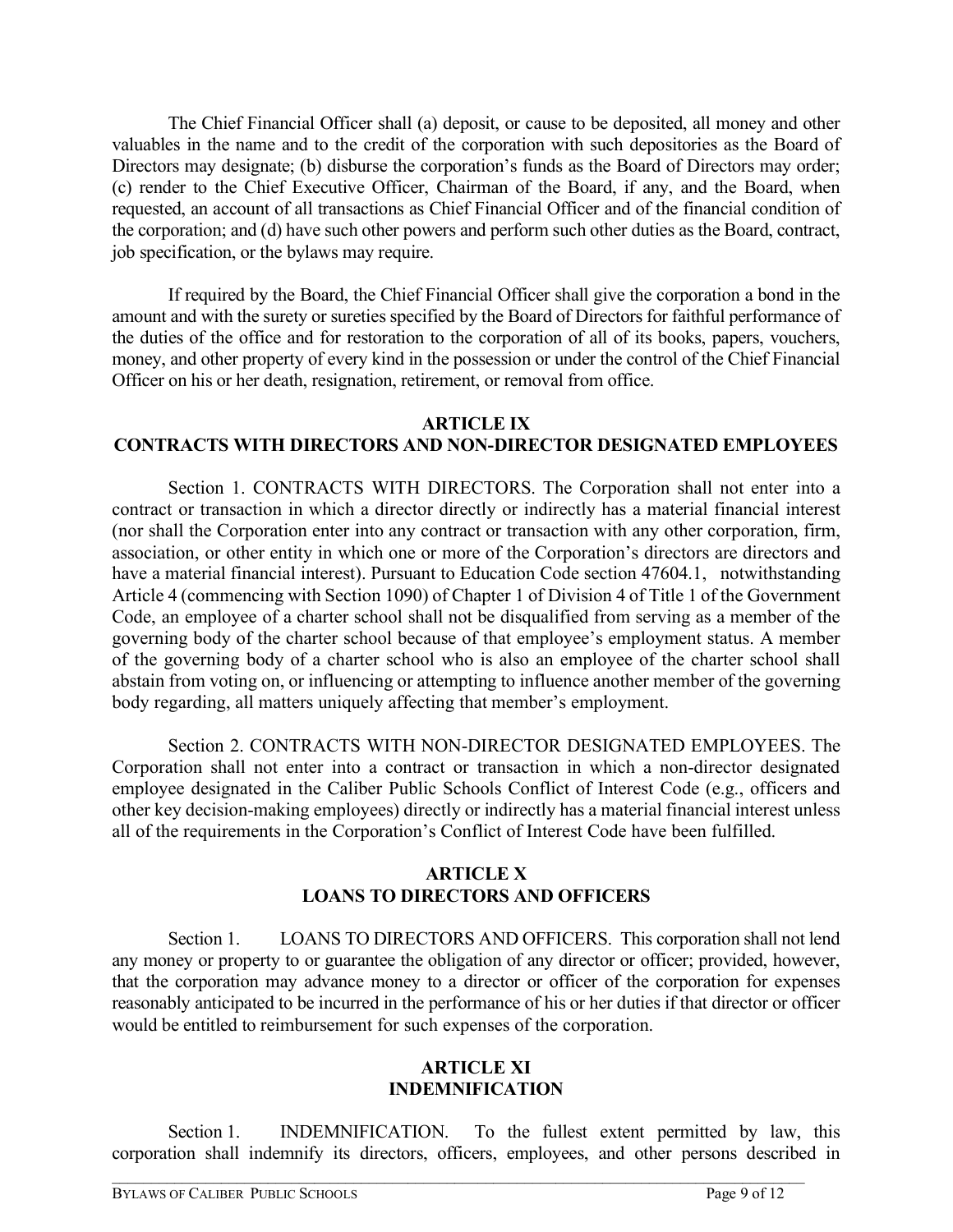Corporations Code Section 5238(a), including persons formerly occupying any such positions, against all expenses, judgments, fines, settlements, and other amounts actually and reasonably incurred by them in connection with any "proceeding," as that term is used in that section, and including an action by or in the right of the corporation by reason of the fact that the person is or was a person described in that section. "Expenses," as used in this bylaw, shall have the same meaning as in that section of the Corporations Code.

On written request to the Board of Directors by any person seeking indemnification under Corporations Code Section 5238 (b) or Section 5238 (c) the Board of Directors shall promptly decide under Corporations Code Section 5238 (e) whether the applicable standard of conduct set forth in Corporations Code Section 5238 (b) or Section 5238 (c) has been met and, if so, the Board of Directors shall authorize indemnification.

## **ARTICLE XII INSURANCE**

Section 1. INSURANCE. This corporation shall have the right to purchase and maintain insurance to the full extent permitted by law on behalf of its directors, officers, employees, and other agents, to cover any liability asserted against or incurred by any director, officer, employee, or agent in such capacity or arising from the director's, officer's, employee's, or agent's status as such.

## **ARTICLE XIII MAINTENANCE OF CORPORATE RECORDS**

Section 1. MAINTENANCE OF CORPORATE RECORDS. This corporation shall keep:

a. Adequate and correct books and records of account;

b. Written minutes of the proceedings of the Board and committees of the Board; and

c. Such reports and records as required by law.

### **ARTICLE XIV INSPECTION RIGHTS**

Section 1. DIRECTORS' RIGHT TO INSPECT. Every director shall have the right at any reasonable time to inspect the corporation's books, records, documents of every kind, physical properties, and the records of each subsidiary as permitted by California and federal law. The inspection may be made in person or by the director's agent or attorney. The right of inspection includes the right to copy and make extracts of documents as permitted by California and federal law. This right to inspect may be circumscribed in instances where the right to inspect conflicts with California or federal law (e.g., restrictions on the release of educational records under FERPA) pertaining to access to books, records, and documents.

Section 2. MAINTENANCE AND INSPECTION OF ARTICLES AND BYLAWS. This corporation shall keep at its principal California office the original or a copy of the articles of incorporation and bylaws, as amended to the current date, which shall be open to inspection by the directors at all reasonable times during office hours.

# **ARTICLE XV REQUIRED REPORTS**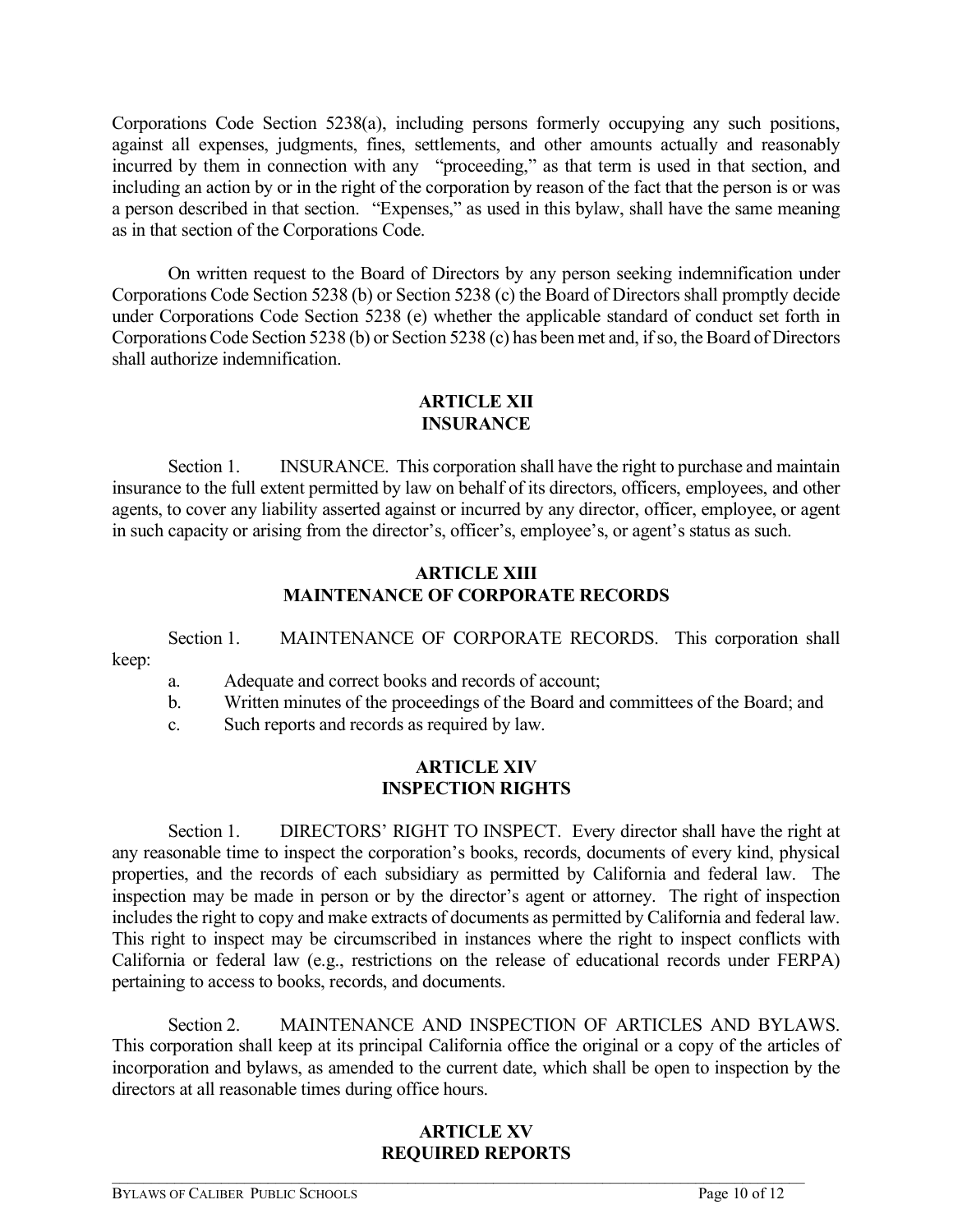Section 1. ANNUAL REPORTS. The Board of Directors shall cause an annual report to be sent to itself (the members of the Board of Directors) within 120 days after the end of the corporation's fiscal year. That report shall contain the following information, in appropriate detail:

- a. The assets and liabilities, including the trust funds, or the corporation as of the end of the fiscal year;
- b. The principal changes in assets and liabilities, including trust funds;
- c. The corporation's revenue or receipts, both unrestricted and restricted to particular purposes;
- d. The corporation's expenses or disbursement for both general and restricted purposes;
- e. Any information required under these bylaws; and
- f. An independent accountant's report or, if none, the certificate of an authorized officer of the corporation that such statements were prepared without audit from the corporation's books and records.

Section 2. ANNUAL STATEMENT OF CERTAIN TRANSACTIONS AND INDEMNIFICATIONS. The Corporation shall comply with Corporations Code section 6322.

## **ARTICLE XVI BYLAW AMENDMENTS**

Section 1. BYLAW AMENDMENTS. The Board of Directors may adopt, amend or repeal any of these Bylaws by a majority of the directors present at a meeting duly held at which a quorum is present, except that no amendment shall make any provisions of these Bylaws inconsistent with the corporation's Articles of Incorporation, or any laws.

## **ARTICLE XVII FISCAL YEAR**

 Section 1. FISCAL YEAR OF THE CORPORATION. The fiscal year of the Corporation shall begin on July  $1<sup>st</sup>$  and end on June  $30<sup>th</sup>$  of each year.